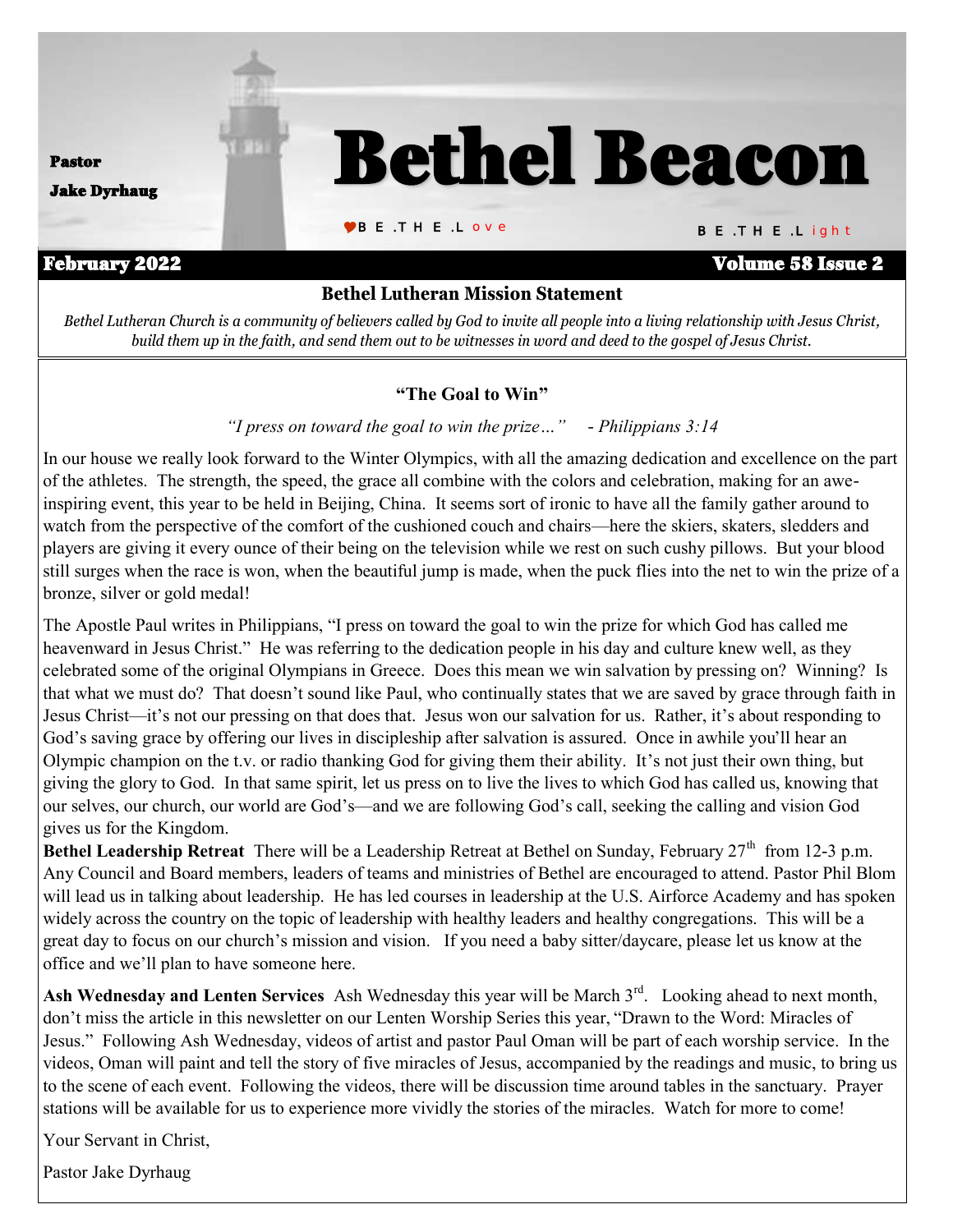

#### *"DRAWN TO THE WORD: MIRACLES OF JESUS"* **LENTEN WORSHIP SERIES, 2022**

For Lenten services this year, we will be journeying with Artist and Pastor Paul Oman, who paints five stories depicting the Miracles of Jesus from the gospels on a large-scale canvas before your eyes. In this series of five videos, Oman will paint and tell the story as you see Jesus heal the Gerasene Demoniac, heal a Woman and Raise Jairus' Daughter from the Dead, Feed the Five Thousand and Four Thousand, Heal the Man Born Blind, and Raise Lazarus from the Dead. Each painting will be painted scene by scene, layer over layer, accompanied with first-person narration from the perspective of a character in each story. Music and sound effects will enhance the storyline. Audio and video have been professionally recorded and produced to help bring us to the place of each of the miracles of Jesus.

This year will bring some new perspectives as we worship and gather around tables in the sanctuary Wednesday evenings, with discussion leaders and "talking points" on the miracles. Adults, children and youth will all be part of the discussion. Prayer stations will also be available each Wednesday. The videos in worship will begin the first Wednesday after Ash Wednesday. Come and worship during Lent this year and experience the miracles of Jesus!

 *The calendar dates for Lent, with Wednesdays listed when videos will be part of worship:*  **March 2nd, 2022 Ash Wednesday**

**March 9th***—video, Jesus Heals the Gerasene Demoniac* (Mark 5:1-20)

- **March 16th***—video Jesus Raises Jairus' Daughter & Heals the Woman with the Flow of Blood* (Mark 5:21-43)
- **March 23rd** *–video Jesus Feeds the 5000 & the 4000* (Mark 6:30-44 & Mark 8:1-10)

**March 30th** *–video Jesus Heals a Man Born Blind* (John 9:1-41)

**April 6th** *–video Jesus Raises Lazarus From The Dead* (John 11:1-44)

**April 10, 2022** *Palm Sunday,* **April 14th Maundy Thursday, April 15th Good Friday, April 17th Easter Sunday**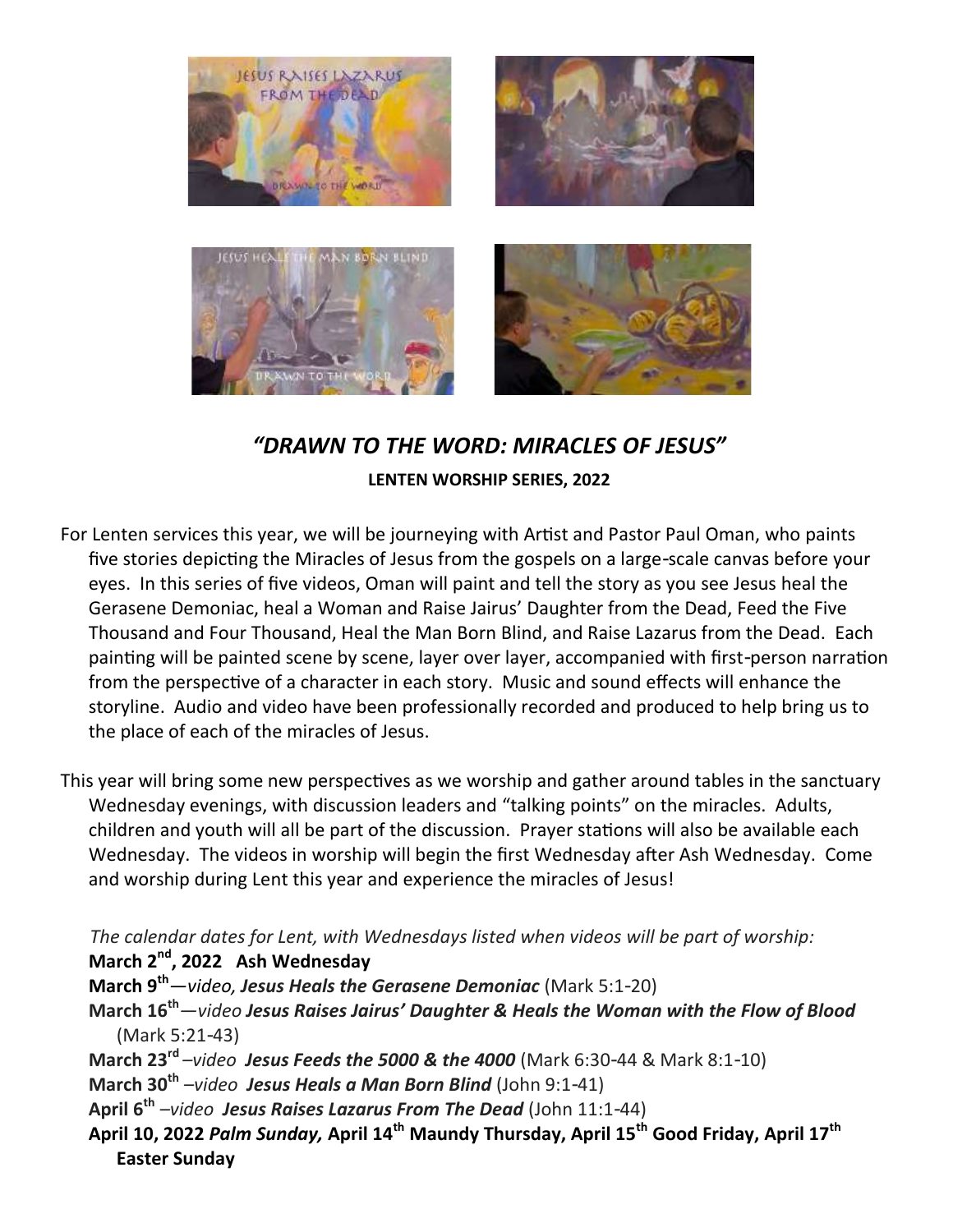#### **Special Dates**

African-American History Month

**Giving Hearts Day** Help someone.

Valentine's

Day, February 14, 2021

Presidents Day, February 15, 2021



*Love is patient, love is kind. It does not envy, it does not boast, it is not proud. It does not dishonor others, it is not self-seeking, it is not easily angered, it keeps no record of wrongs. Love does not delight in evil but rejoices with the truth. It always protects, always trusts, always hopes, always perseveres.*

*I Corinthians 13:4-7* 



**Faith Tool Boxes**

In Memory of: Given by: Joyce Suppa *(sister of Karen Lutz)* Gail Williams **General Memorial** In Memory of: Given by: Joyce Suppa **Henry and Mary Ann Loock** Joyce Suppa Bev McRoberts Joyce Suppa Judy McDaniel

*Bethel's Quilting Ministry* donations/supplies for quilting.

Suggestions: fabric, sheets for backs, money.

If you are a Thrivent member, please consider applying for a financial grant.

Thank you!

*"Hate cannot drive out darkness; only light can do that. Hate cannot drive out hate; only love can do that"*

- Martin Luther King Jr.—Strength to Love



#### *The Super Bowl challenge to support the Food Pantry:*

- Did you know?
- In an average week, the food pantry and mobile food pantry distributed over 4500 pounds of food.
- 2000 pounds were distributed in one day.
- Currently, it has been very difficult to get food from the Great Plains food bank.
- When food is not donated or short supply from the Great Plains food bank, food purchases are made at Econo.
	- The food pantry is encouraging more cooking and baking. Supplies such as cooking oil, spices, flour, sugar, etc. are much needed.
	- Donations of cereal are much needed.
	- Any and all donations are greatly appreciated.

#### *Bring you donations of food or money on February and vote for your favorite Super Bowl team.*

| <b>Office Hours</b>    |                        | <b>Contact Information:</b>        |                                        |  |
|------------------------|------------------------|------------------------------------|----------------------------------------|--|
|                        |                        | <b>Church Office: 701-642-4472</b> | Fax: 701-642-2477                      |  |
| M-Th<br>8am-5pm<br>Fri |                        | Pastor Jake: 320-733-0257          | email: jdyrhaug@bethelwahpeton.com     |  |
| 8am-3pm<br>8am-11am    | <b>Sun</b>             | Lisa Bassingthwaite: 701-642-4472  | email: wschool@bethelwahpeton.com      |  |
|                        |                        | Amy Erdmann: 701-642-4472          | email: betheloffice@bethelwahpeton.com |  |
|                        |                        | Brian Finnie: 701-642-4472         | email: bfinnie@bethelwahpeton.com      |  |
|                        | <b>LUTHERAN CHURCH</b> | Joyce Johnson: 701-642-4472        | email: jjohnson@bethelwahpeton.com     |  |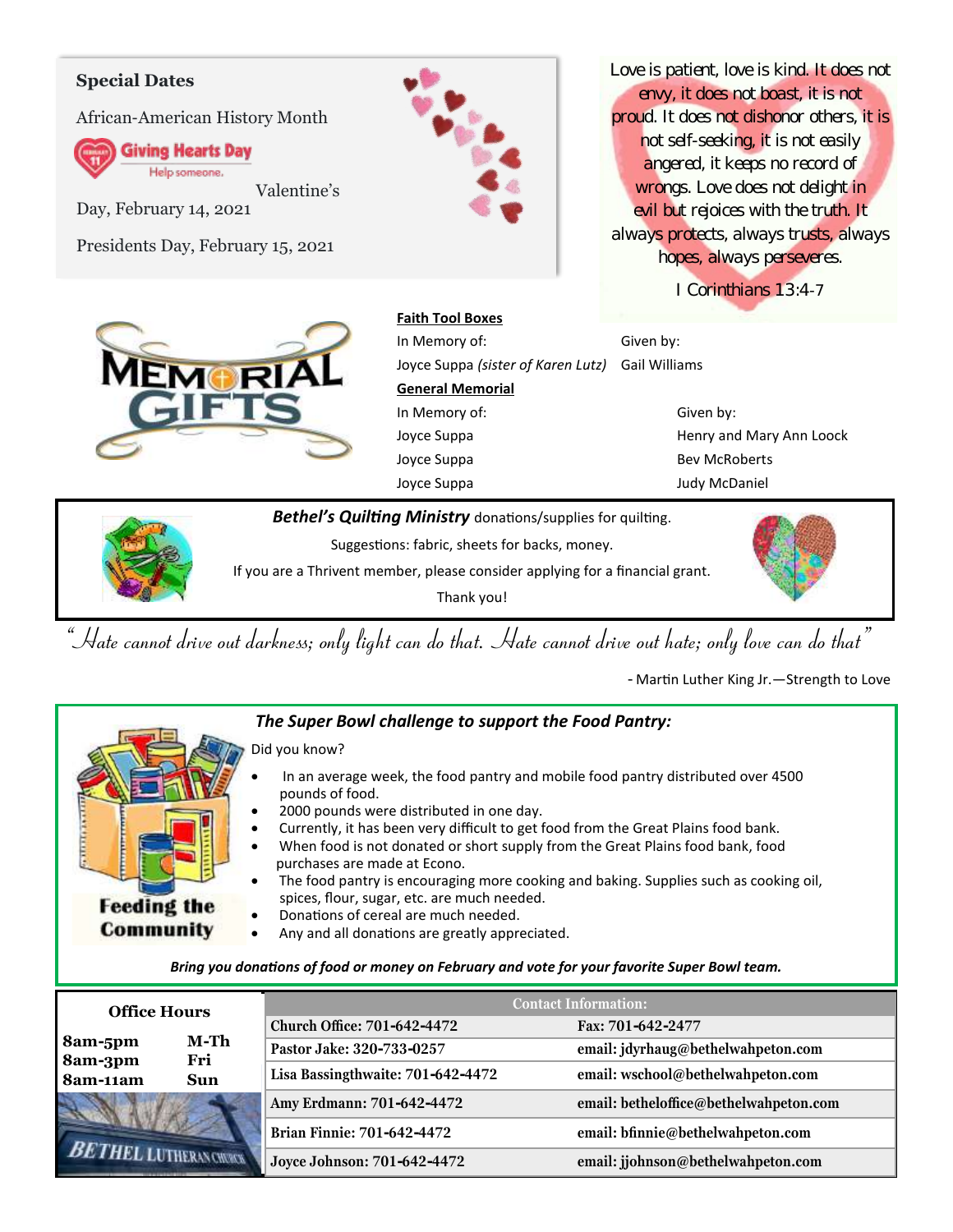## FEBRUARY

21

02/01 Kari Cvancara Emily Devries Brynn Ehlers Michael Grefsrud Sharon Humble Linda Kocher Charlene Oehlke Arya Welch 02/02 Jacob Goltz Pam Hendrickson Jaden Zaun 02/03 Richard Opoien 02/04 Thomas Bernotas Jon Doll Doug Skarp 02/05 Kinslee Bladow 02/06 Ayla Bakken Bjorn Birkelo Roy Hofmann 02/07 Brady Grefsrud Marie Hjelmstad Tyler Mauch 02/08Alyssa Amos Kevin Berger Harriet Bjorke Laikyn Mauch Autumn Rossow 02/09 Justin Birkelo Kyler Flack

02/10 Ryan Hoefs Cohen Lovik Isaac Prochnow Keeran Rovig 02/11 Kameron Heitkamp 02/12 Medora Good Colette Leinen Levi Prochnow 02/13 Tyler Berndt Darci Eggen Joann Ham Kenny Johnson 02/14 Kijia Homes Aaron Stone 02/15 Gianna Maas Lauren Maas Mike Munter 02/16 Alvin Eckre Wyatt Meyer 02/17 Josh Berg Tenley Hills Bailey Long Brian Uhlich 02/18 Lisa Bassingthwaite Sonja Christensen Hadley Hallquist Karen Pausch Caitlyn Pithey

These are Bethel members known to have birthdays in February. If you have a birthday in February & your name is not listed, please contact the church office so we may update our church records.

02/19 Deborah Loberg Felisa Mastel Donna Sherven 02/20 Jake Dyrhaug Jeffrey McBeth Carter Miller Ryland Pauly 02/22 Mark Long 02/23 Corbin Cornelius Ashlyn Johnson 02/24 Gregory Buboltz Maggie Hendrickson Shannon Herman Corey Kratcha 02/25 Eric Christianson Alicia Cornelius Joncy Mastel Catherine Prochnow 02/26 Johnica Bernotas Myron Braun Kelsey Darwin Eric Meyer Norma Olson 02/27 Matthew Berger Jay Townsend 02/28 Jace Johanson Lori Meyer Lyla Rendon

*"The Lord bless you and keep you; the Lord make his face shine on you and be gracious to you; the Lord turn his face toward you and give you peace."*

Dan Rood Brittany Scott

*Numbers 6:24-26*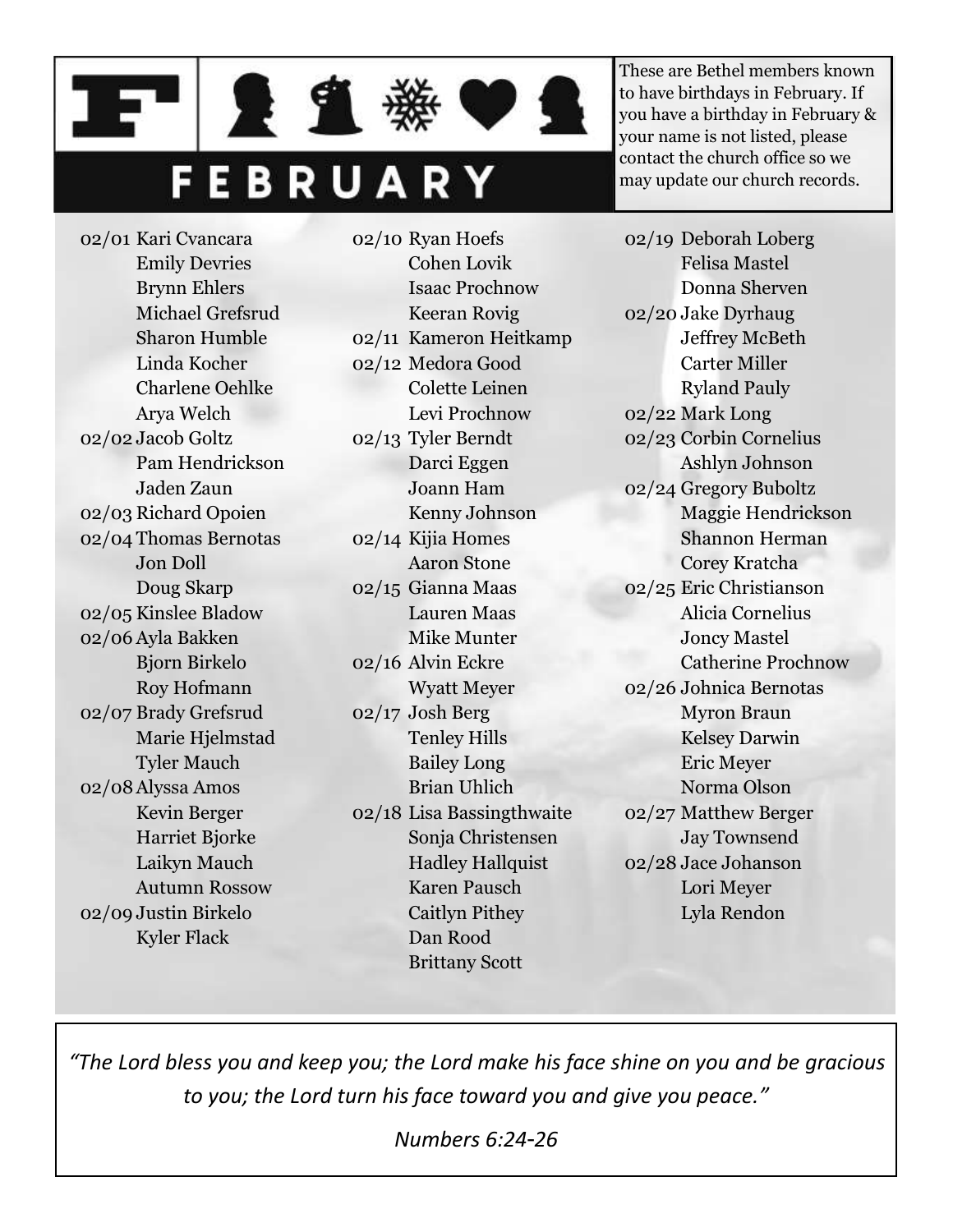# **Bethel Youth & Families**

National Youth Gathering update:

After much prayer, conversation and tears, the gathering team made the difficult decision to cancel the 2022 National Youth Gathering. Due to the ongoing pandemic, the recent COVID-19 surge and public health considerations.

This breaks my heart for all the young people who will not get to experience the Gathering. This was not an easy decision, and I ask for your prayers and your grace. With God's power at work in and through us, we can do far more than we dare ask or imagine!

I we will be planning an alternate trip for this summer. More details and information will be coming soon.

Bible class:

Congratulations to the 3<sup>rd</sup> and 4<sup>th</sup> graders that received Bible's on January 26, I hope that you will read the Bible, so that you will come to know and understand God's love and promises to you.

First communion class:

First communion classes will be help April 10 and 13. Please register will Lisa by April 1. Classes are open to anyone looking to learn more about the gifts we receive through Holy communion.

Vacation Bible School:

Planning has started for VBS if you would like to be part of the fun, please contact Lisa.

Youth room:

We are always in need of snacks, and drinks. You can also give gift cards for us to purchase supplies.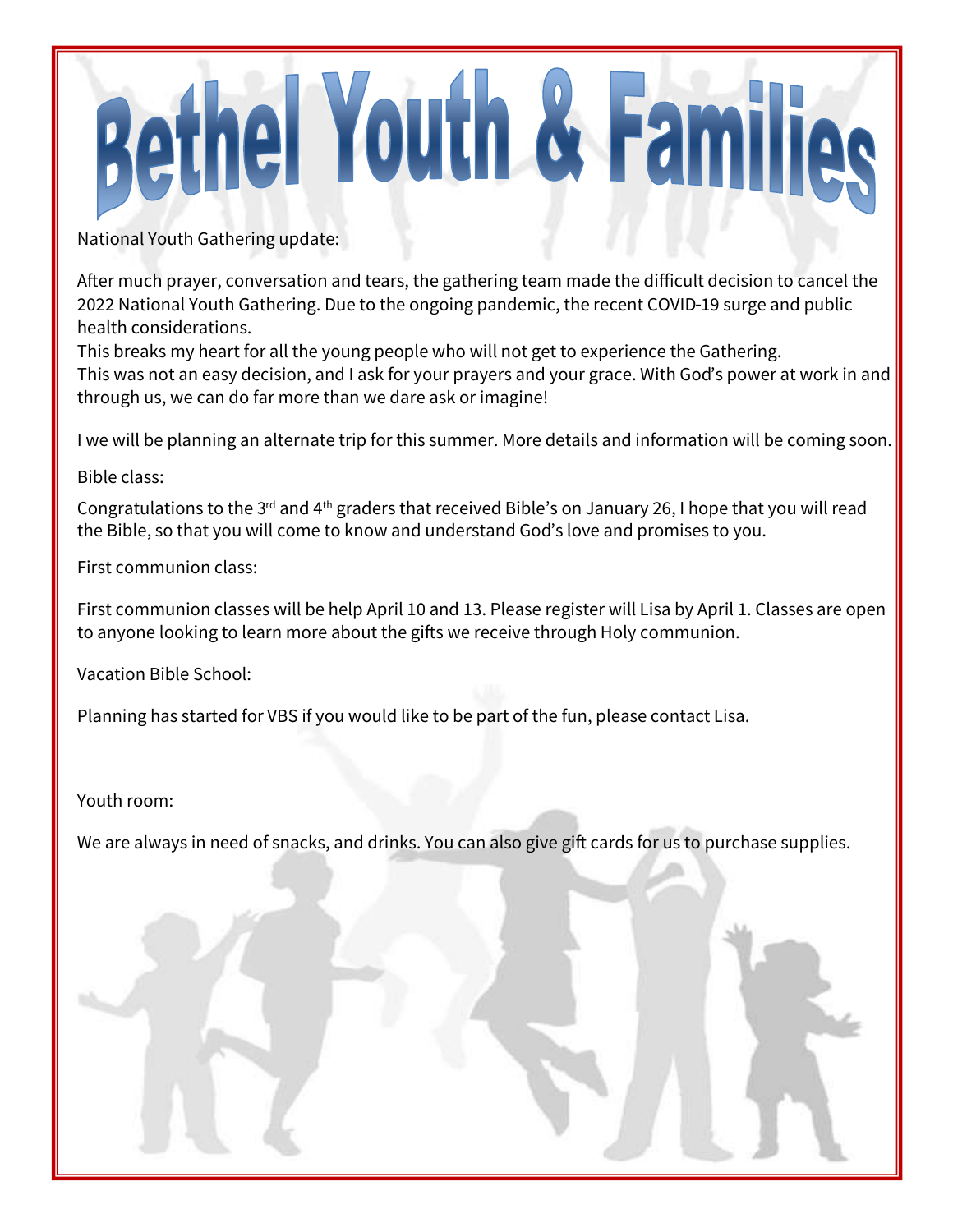#### **BETHEL LUTHERAN CHURCH PLANNING COUNCIL MINUTES January 11, 2022**

#### **CALL TO ORDER –** Kelly Voss **Roll Call**

| Kelly Voss                          | X | Board of Property, Keath Borchert | x |
|-------------------------------------|---|-----------------------------------|---|
| Kathy Johnson                       | X | Board of Outreach, Lori Pithey    | x |
| Dee Jensen                          | x |                                   |   |
| Cindy Borchert                      | X |                                   |   |
| Pastor Jake                         | x |                                   |   |
| Board of Education, Dana Anderson   | X | Guests:                           |   |
| Board of Stewardship, Linda Johnson | X |                                   |   |
| Board of Lay Cyndy Kolle            | л |                                   |   |

#### **SPIRITUAL DIRECTION** – Pastor Jake & Keath Borchert

**APPROVAL OF MINUTES:** Lori moved & Kathy seconded to approve. Motion carried.

**TREASURERS REPORT:** Linda moved and Dee seconded to approve Treasurer's report. Motion carried.

| 2020                              | <b>January</b>      | <b>February</b> | <b>March</b>      | <b>April</b>   | <b>May</b>          | June            |
|-----------------------------------|---------------------|-----------------|-------------------|----------------|---------------------|-----------------|
| Envelope<br>offering:             | \$28,480.00         | \$36,284.00     | \$34,073.00       | \$24,397.11    | \$29,192.00         | \$28,101.00     |
| Income/Balance:                   | (\$13,438.91)       | \$19,336.94)    | $(\$20, 267.87)$  | (\$28,689.78)  | \$15,193.73         | \$10, 725.30    |
| Checking acct<br>balance:         | \$29,315.46         | \$23,417.43     | \$22,486.50       | \$14,064.59    | \$57,948.10         | \$53,479.67     |
| 2020                              | July                | <b>August</b>   | <b>September</b>  | <b>October</b> | November            | <b>December</b> |
| Envelope<br><i>offering:</i>      | \$21,512.00         | \$24,417.00     | \$30,922.00       | \$35,612.50    | \$36,528.07         | \$38,103.81     |
| Income/Balance:                   | ( \$5,886.09)       | (\$16,313.71)   | $(\$24, 151.70)$  | (\$29,462.09)  | $($ \$31,833.64 $)$ | (\$33,268.40)   |
| Checking acct<br>balance:         | \$36,868.28         | \$26,440.66     | \$18,602.67       | \$13,292.28    | \$10,920.73         | (S20, 514.03)   |
| 2021                              | <b>January</b>      | <b>February</b> | <b>March</b>      | <b>April</b>   | May                 | June            |
| Envelope<br>offering:             | \$25,837.00         | \$32,825.07     | \$40,604.03       | \$28,782.00    | \$26,346.00         | \$25,304.00     |
| Revenue minus<br><i>Expenses:</i> | (\$32,171.00)       | (\$118,934.00)  | \$7,678.00        | \$10,186.69    | \$5,953.00          | \$16,816.00     |
| Checking acct<br>balance:         | \$245,434.28        | \$125,846.83    | \$129,360.68      | \$117,164.69   | \$121,579.43        | \$103,086.54    |
| 2021                              | July                | <b>August</b>   | <b>September</b>  | <b>October</b> | <b>November</b>     | <b>December</b> |
| Envelope<br>offering:             | \$19,014.00         | \$38,759.00     | \$28,362.00       | \$30,763.00    | \$35,189.00         | \$52,896.00     |
| Revenue minus<br>Expenses:        | $($ \$30,895.00 $)$ | \$228.00        | $($ \$6801.00 $)$ | \$16,166.00    | \$573.00            | \$62,972.00     |
| Checking acct<br>balance:         | \$70,308.08         | \$72,748.83     | \$59,913.80       | \$73,740.00    | \$72,671.08         | \$133,626.69    |

#### *Other:*

Following the treasurer's report, Dee asked a question on whether having a generic analysis of giving would l us.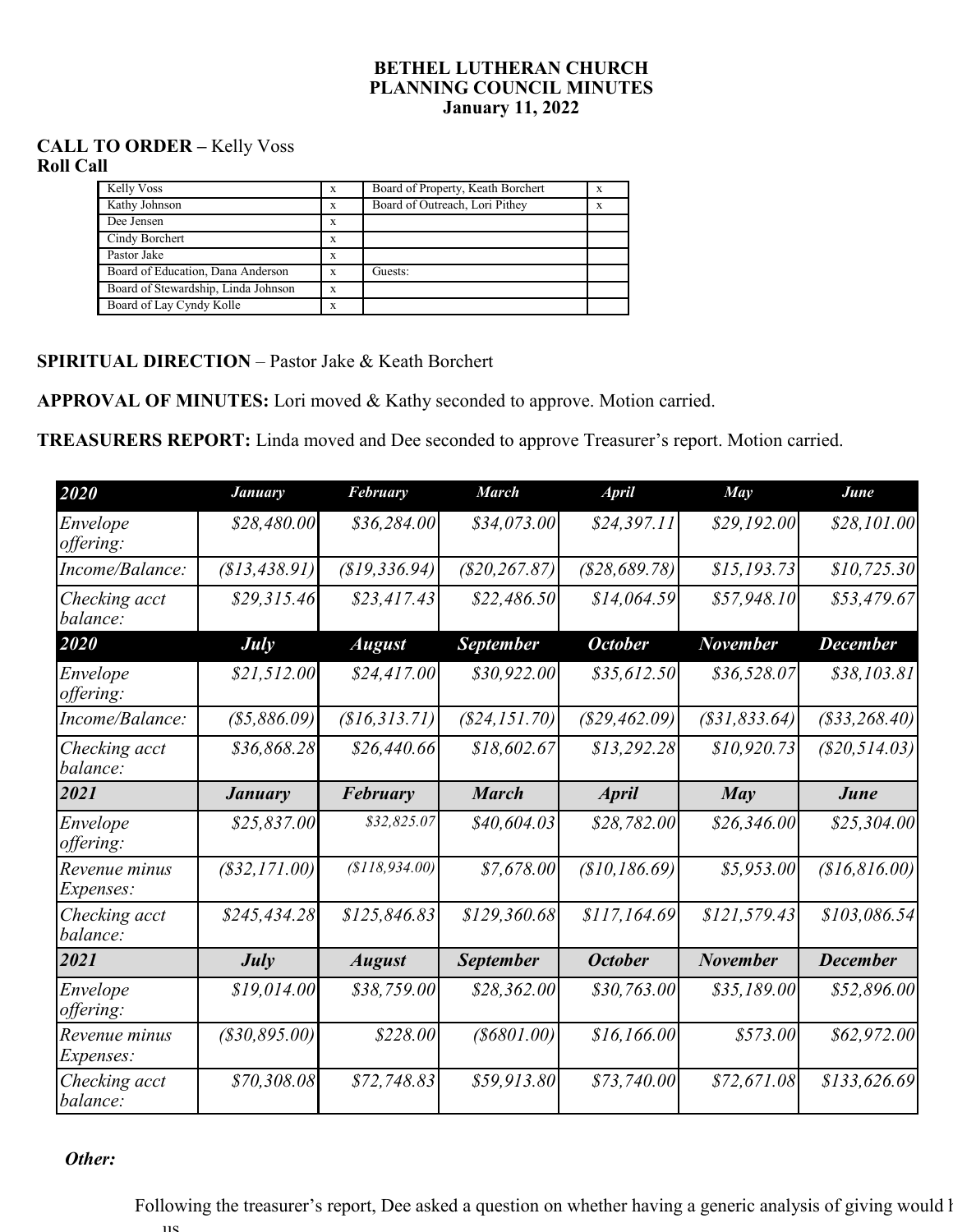#### **OLD BUSINESS:**

Nominating Committee update:

Two positions still need to be filled on the Board of Stewardship.

The Board of Education is still looking for youth members.

Building Use Policy Committee Update:

The Board of Property is still in discussion about whether to charge for building use. There is some sensitivity about the use of the kitchen since it is a licensed kitchen.

#### **NEW BUSINESS:**

#### *Board Reports:*

#### *Board of Stewardship***:** Linda Johnson

 $*$  The fundraiser for the Mobile Food Pantry is set for February 13<sup>th</sup>.

\* A plea will be placed in the blue sheet for people to complete their Time and Talent Sheets.

#### *Board of Property:* Keath Borchert

- \* The cost of fixing the east window in the sanctuary was \$500.
- \* The Fellowship Hall ceiling can be fixed with materials we have.
- \* The carpet in the nursery and possibly the library is set for the future.
- \* Other "wish list" items are put on hold.
- \* Concern about slipping on the steps in front of the sanctuary are being discussed.

#### *Board of Education:* Dana Anderson

\* They did not meet in December, but will meet on January 18, 2022.

#### *Board of Lay:* Cyndy Kolle

 $*$  The December 19<sup>th</sup> live nativity was a success.

\* The Christmas Eve services were well attended.

\* They are looking at "Welcome Pads" with ushers giving them out and taking them out at the end of the service.

\* The plate offering has increased, but will continue the noisy offering as is.

#### *Board of Outreach***:** Lori Pithey

\*They did not meet in December.

\*Julie Carlson is working on putting together a survey for the strengths and weaknesses of our congregation. She has reached out to the Synod office for assistance.

\* Kelly mentioned that we are close to having a person here to help us through this transition time.

#### *Annual Meeting Agenda and Budget:*

Kelly went over the Annual Meeting Agenda with the Planning Council. It is pretty much the same order as the agenda from last year.

- We will hold the meeting in the Fellowship Hall so the sanctuary will be free for the praise band and the visiting pastor will be able to start the 11:00 service on time.
- We discussed the 2022 budget that Kelly has prepared based on the numbers that Missy has given us. A discussion followed.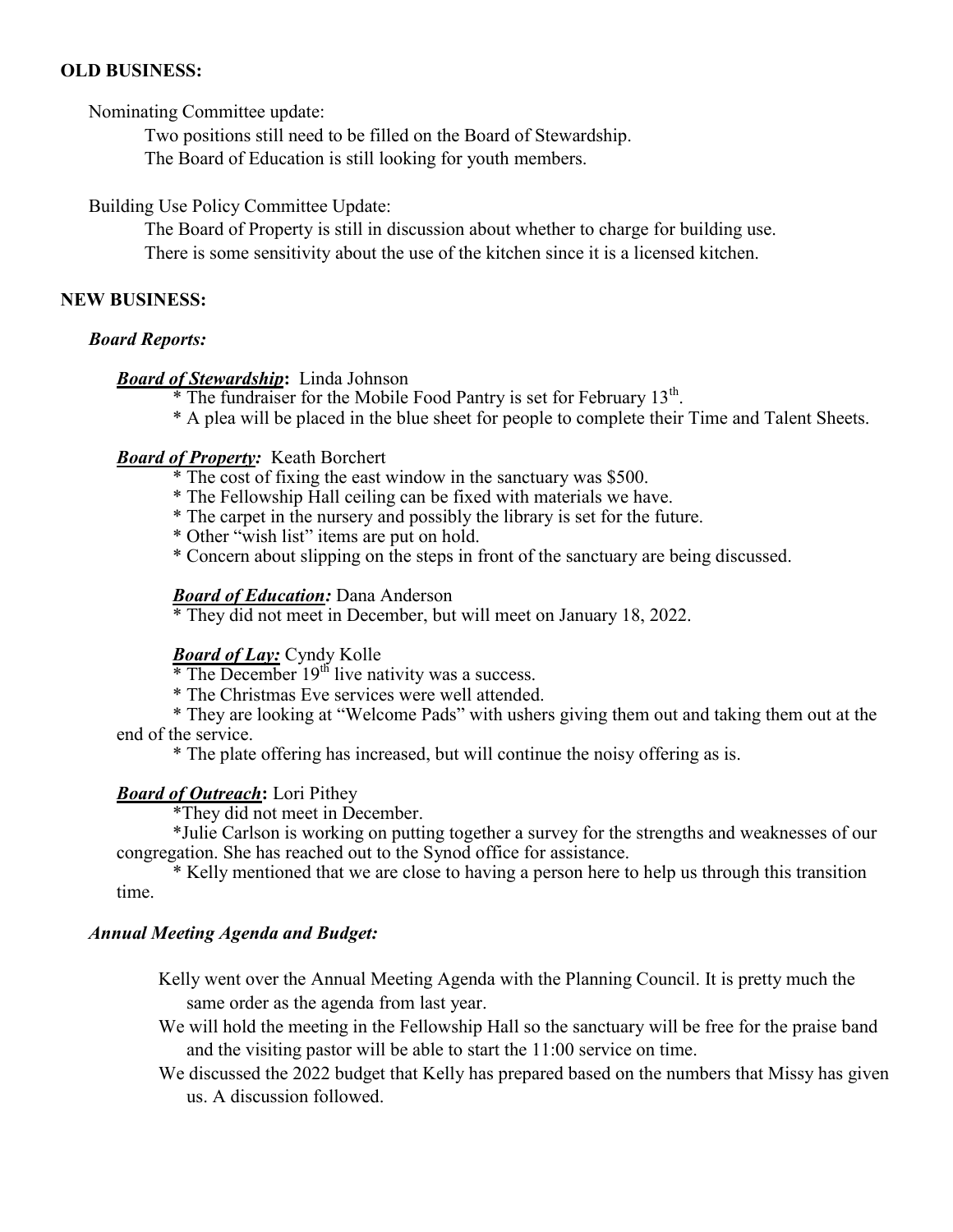#### *Other:*

Following the treasurer's report, Dee asked a question on whether having a generic analysis of giving would help us.

Board Reports – each board email minutes to Bethel office to review on the Friday after the Board meeting.

#### *Dates and notables:*

January 23, 2022 – Annual Meeting at 10:00 am January 26, 2022 – Third Grade Bibles received

Closing with the Lord's Prayer

Spiritual Direction for February – Cyndy Kolle

Next meeting February 8, 2022

Respectfully Submitted: Cindy Borchert, Secretary/Treasurer